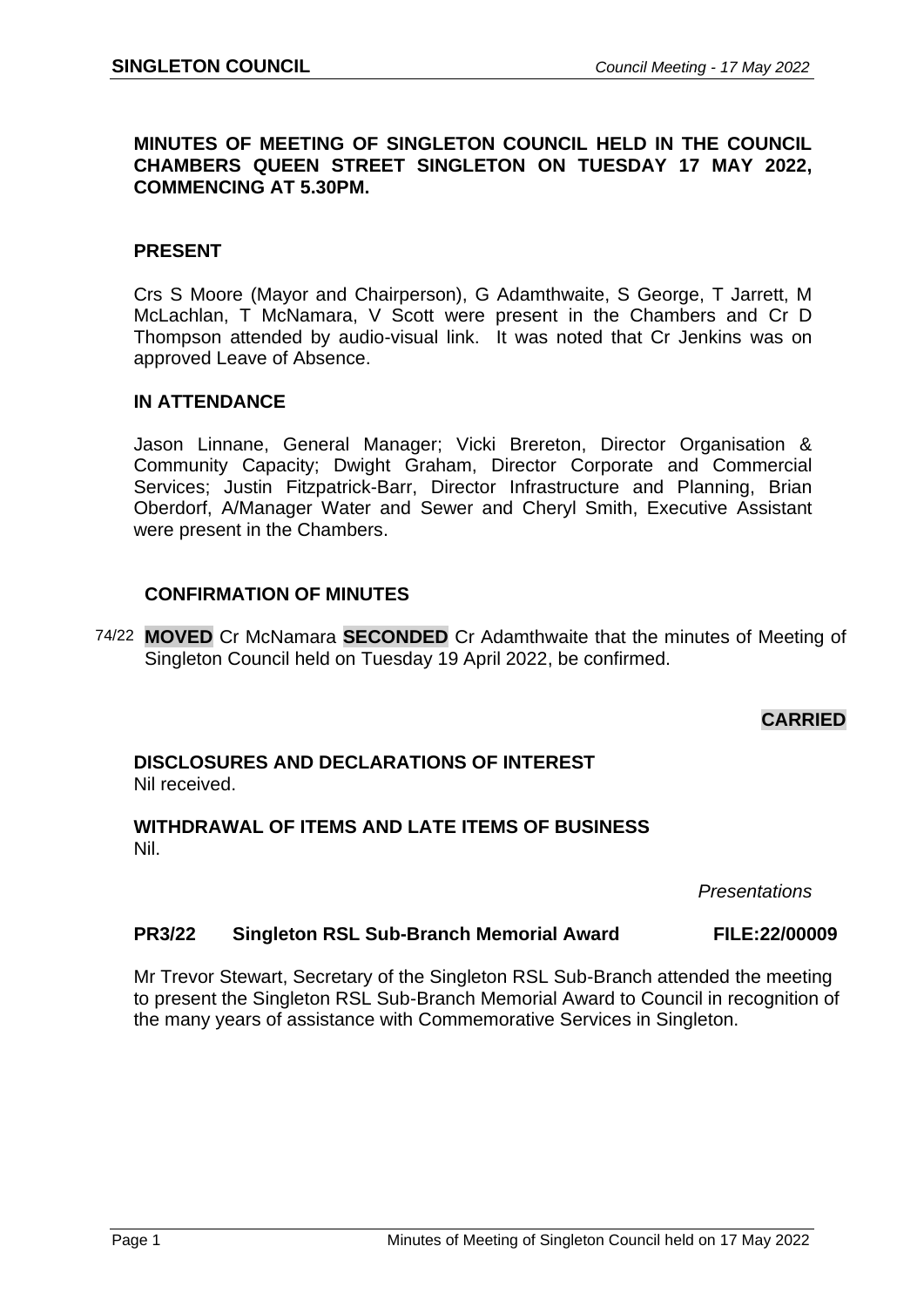## (General Manager's Report GM28/22)

## **GM28/22 Leave of Absence - Cr Belinda Charlton FILE:21/00157**

The purpose of this report was to advise that Cr Belinda Charlton had requested a leave of absence for the Council Meeting of 17 May 2022 due to being out of the area and unable to dial in to the Council Meeting as she has been invited to attend an important event at Parliament House.

75/22 **MOVED** Cr McLachlan **SECONDED** Cr Adamthwaite that Council grant leave of absence to Cr Charlton for the Council Meeting of 17 May 2022.

# **CARRIED**

*Corporate and Commercial Services Report (DCCS20/22)*

#### **DCCS20/22 March 2022 Quarterly Budget Review Statement FILE:03/0133**

The purpose of this report was to present to Council the March 2022 Quarterly Budget Review Statement (QBRS). Following the review, Council's Net Operating Result before capital items for the year showed a projected surplus of \$1.0 million compared to Council's original budget of a \$1.90 million surplus.

The operating result is an improvement of \$1.4 million in the March quarter due to several variations as identified in the Quarterly Review Statement.

An advanced payment of the 2022-23 Financial Assistance Grant (FAG) of approximately \$3.3 million was received in April. This represents 75% of the FAG payment for the 2022-23 period.

76/22 **MOVED** Cr McNamara **SECONDED** Cr Adamthwaite that Council adopt the budgetary changes presented in the March 2022 Quarterly Budget Review Statement.

#### **CARRIED**

*Corporate and Commercial Services Report (DCCS21/22)*

#### **DCCS21/22 Additional Special Rate Variation FILE:21/00620**

The purpose of this report was to advise of the recently released guidelines on an Additional Special Variation (ASV) process for 2022/23 and to obtain an updated Council resolution to apply for an ASV under section 508(2) of the *Local Government Act, 1993*.

This report follows on from the report DCCS12/22 - Revenue Policy – Rating Policy, adopted at the Council meeting on 19 April 2022. IPART requires a more prescriptive Council resolution to go with the ASV application that was recently lodged.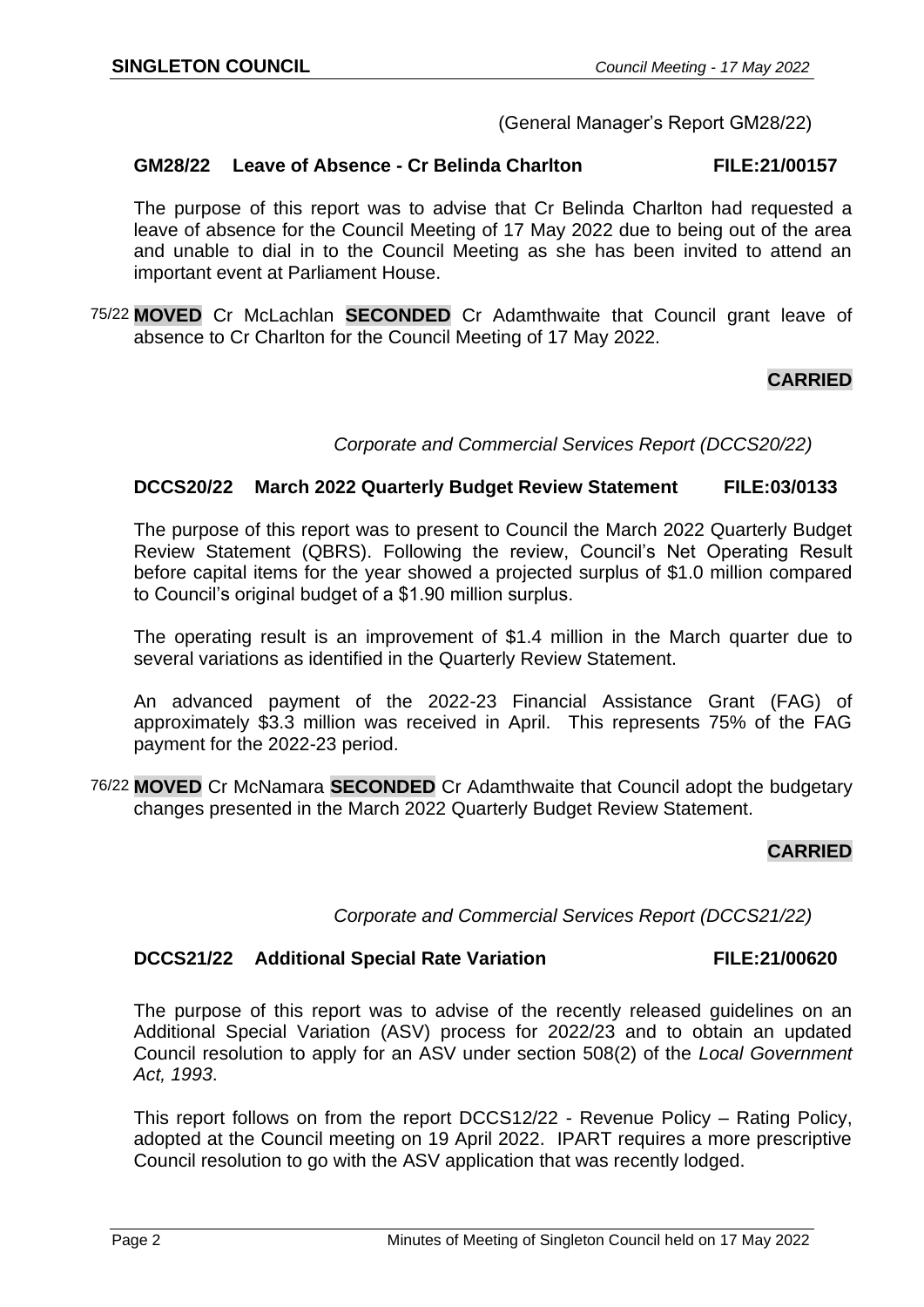## 77/22 **MOVED** Cr McNamara **SECONDED** Cr George that Council:

- 1. Notes its previous resolution (DCCS12/22 19 April 2022) to apply for an Additional Special Variation of 2.00 percent.
- 2. Makes a *permanent* Additional Special Variation Application of 2.00 percent under section 508(2) of the *Local Government Act 1993*, being 1.30 percent higher than the IPART approved increase of 0.70 percent, which will generate an additional \$307,000 general rate income in the first year.
- 3. Can demonstrate financial need such that, in the absence of a special variation, Council would not have sufficient capacity to meet all its obligations as identified in its Financial Year 2021/22 LTFP as and when they fall due in Financial Year 2022/23.
- 4. Has considered the impact on ratepayers and the community in 2022-23 and will provide assistance using Council's Hardship Policy to ratepayers if required and that the amount of the increase is reasonable to ensure Council's long term financial viability.

# **CARRIED**

*Corporate and Commercial Services Report (DCCS22/22)*

## **DCCS22/22 Draft Lease/Licence of Council Land and Buildings to Community Groups Policy FILE:13/0633**

The purpose of this report was to present the draft updated Lease/Licence of Council Land and Buildings to Community Groups Policy to Council for consideration and adoption.

78/22 **MOVED** Cr Adamthwaite **SECONDED** Cr McLachlan that Council:

- 1. Adopt POL/25041.4 Lease/Licence of Council Land and Buildings to Community Groups Policy.
- 2. Rescind POL/25041.3 Lease/Licence of Council Land and Buildings to Community Groups Policy.

## **CARRIED**

*Corporate and Commercial Services Report (DCCS23/22)*

#### **DCCS23/22 Draft Pensioner Concession Policy FILE:13/0633**

The purpose of this report was for Council to consider the revised draft Pensioner Concession Policy, which ensures a consistent approach in dealing with ratepayers and debtors.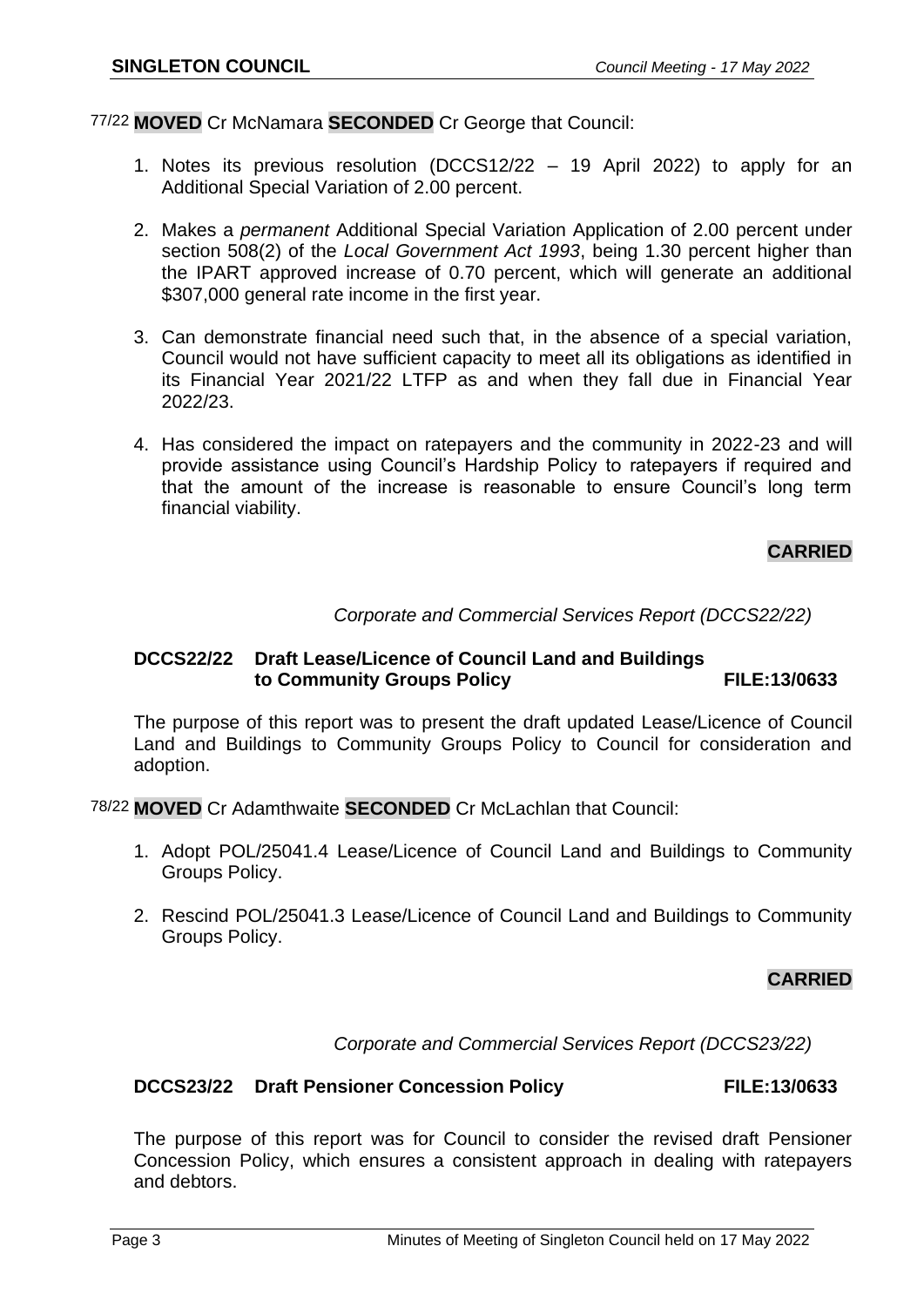79/22 **MOVED** Cr George **SECONDED** Cr McNamara that Council:

- 1. Adopt Draft Policy POL/6008.5 Pensioner Concession Policy
- 2. Rescind Policy POL/6008.4 Pensioner Concession Policy.

# **CARRIED**

*Corporate and Commercial Services Report (DCCS24/22)*

# **DCCS24/22** Draft Debt Recovery Policy **FILE:13/0633**

The purpose of this report was for Council to consider the revised draft Debt Recovery Policy.

80/22 **MOVED** Cr Scott **SECONDED** Cr Jarrett that Council:

- 1. Adopt draft POL/6002.6 Debt Recovery Policy.
- 2. Rescind POL/6002.5 Debt Recovery Policy.

# **CARRIED**

*Corporate and Commercial Services Report (DCCS25/22)*

## **DCCS25/22 Draft Loan Borrowing and Overdraft Policy FILE:13/0633**

The purpose of this report was for Council to consider and adopt the revised draft Loan Borrowing and Overdraft Policy.

81/22 **MOVED** Cr Thompson **SECONDED** Cr George that Council:

- 1. Adopt draft POL/6011.5 Loan Borrowing and Overdraft Policy with the following amendment to Clause 5.1.2:
	- o Non-income generating assets will only be considered if the project can demonstrate the borrowing is affordable and the benefits exceed the costs
- 2. Rescind POL/6001.4 Loan Borrowing and Overdraft Policy.

# **CARRIED**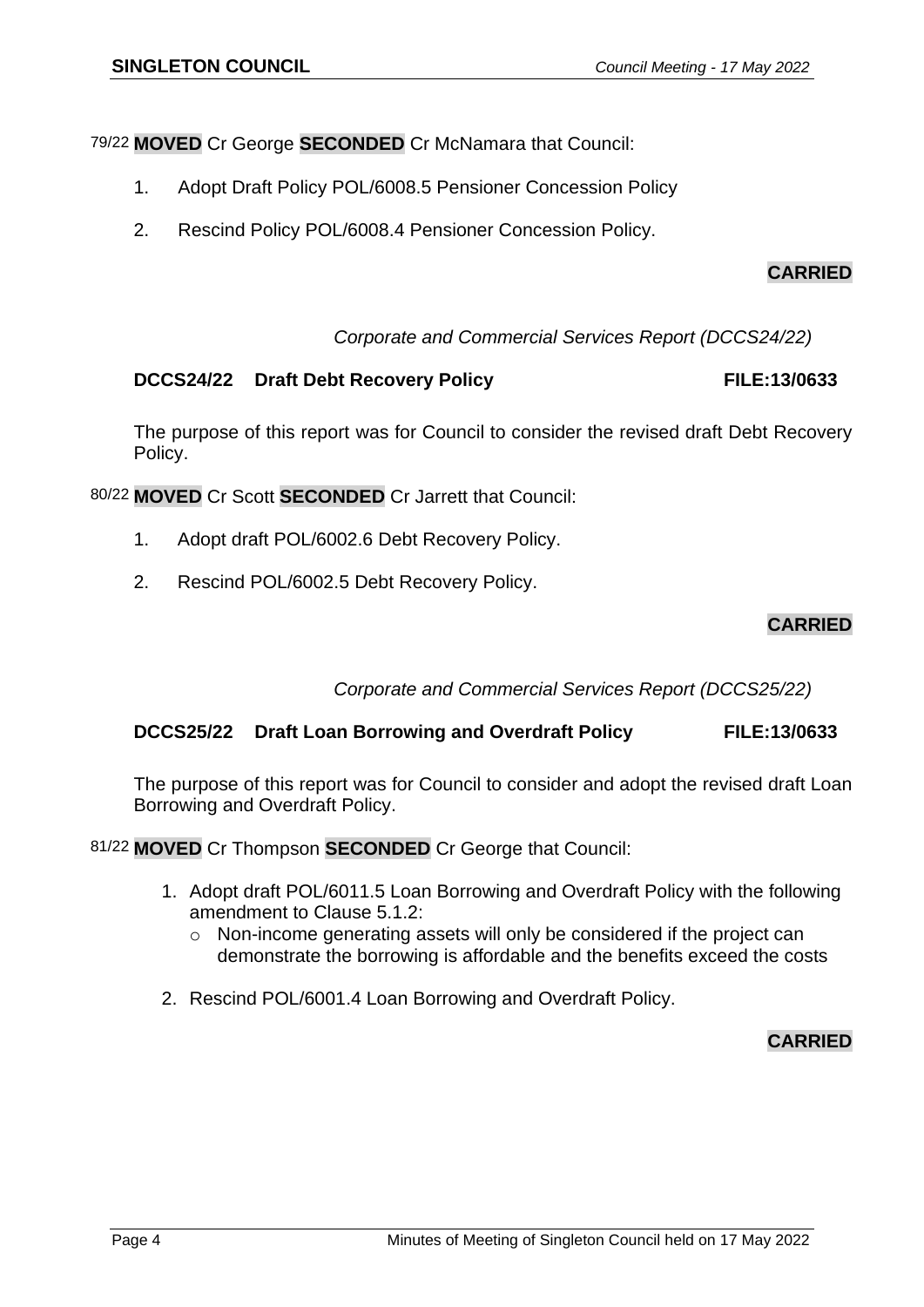*Organisation and Community Capacity Report (DOCC16/22)*

## **DOCC16/22 Draft Disability Inclusion Action Plan FILE:22/00108**

The purpose of this report was for Council to consider adoption of the Disability Inclusion Action Plan 2022-2026.

82/22 **MOVED** Cr Adamthwaite **SECONDED** Cr Scott that:

- 1. Council place the draft Disability Inclusion Action Plan 2022-2026 on public exhibition for a period of 28 days and provide public notice of its intention to adopt the draft Disability Inclusion Action Plan subject to consideration of submissions received.
- 2. The draft Disability Inclusion Action Plan 2022-2026 be adopted following the public exhibition period subject to submissions received and provided that there are no significant objections.
- 3. Should objections be received a further report be presented to Council for the adoption of the draft Disability Inclusion Action Plan with consideration of the submissions received during the public exhibition period.

# **CARRIED**

*Infrastructure & Planning Report (DI&P28/22)*

## **DI&P28/22 Adoption of the Draft Community Sport Infrastructure Strategy 2022-2032**

The purpose of this report was for Council to consider the adoption of the draft Singleton Community Sports Infrastructure Strategy 2022-2032 as provided in the attachment to the report. The adoption of the draft strategy will provide direction to guide and unify investment into sporting infrastructure across the Singleton Local Government Area (LGA) for the 2022 to 2032 period. It will also ensure that Council has available a list of shovel ready sporting infrastructure projects that can be put forward for future grant opportunities that may be presented.

83/22 **MOVED** Cr Thompson **SECONDED** Cr McLachlan that Council adopts the draft Singleton Community Sports Infrastructure Strategy 2022-2032.

# **CARRIED**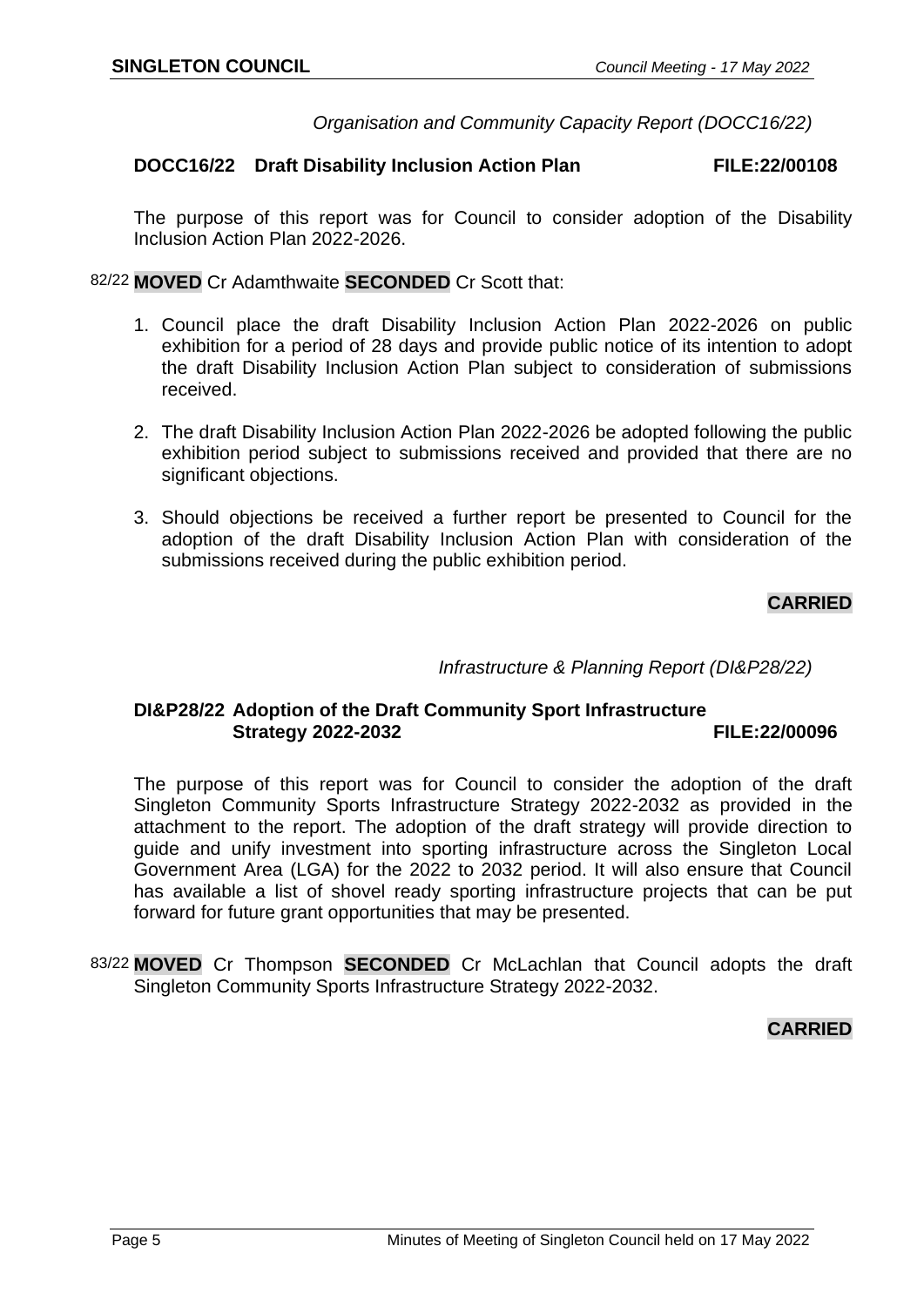## *Infrastructure & Planning Report (DI&P29/22)*

## **DI&P29/22 Draft Water Supply Services Policy FILE:17/00627/02-12**

The purpose of this report was for Council to consider draft POL/26030.3 Water Supply Services Policy. The draft Policy outlines Council's commitment to high quality and effective water services and encompasses the services provided, responsibilities of both Council and its customers as well as information relating to Council's water business.

84/22 **MOVED** Cr Adamthwaite **SECONDED** Cr McLachlan that:

- 1. Draft POL/26030.3 Water Supply Services Policy be placed on public exhibition for a period of 28 days and public notice be provided of the intention to adopt the draft Policy subject to consideration of submissions received.
- 2. Draft POL/26030.3 Water Supply Services Policy be adopted following the public exhibition period subject to submissions received.
- 3. Should any submissions be received, that would require any change to the draft Policy, a further report be presented to Council prior to adoption.
- 4. Upon adoption of the draft Policy, POL/26030.2 Water Supply Services Policy be rescinded.

# **CARRIED**

## *Infrastructure & Planning Report (DI&P30/22)*

#### **DI&P30/22 Draft Sewer Services Policy FILE:17/00627/02-14**

The purpose of this report was for Council to consider draft POL/26031.3 Sewer Services Policy. The draft Policy outlines Council's commitment to high quality and effective sewer services and encompass the services provided, responsibilities of both Council and its customers as well as information relating to Council's sewer business.

#### 85/22 **MOVED** Cr George **SECONDED** Cr Adamthwaite that:

- 1. Draft POL/26031.3 Sewer Services Policy be placed on public exhibition for a period of 28 days and public notice be provided of the intention to adopt the draft Policy subject to consideration of submissions received.
- 2. Draft POL/26031.3 Sewer Services Policy be adopted following the public exhibition period subject to submissions received.
- 3. Should any submissions be received, that would require any change to the draft Policy, a further report be presented to Council prior to adoption.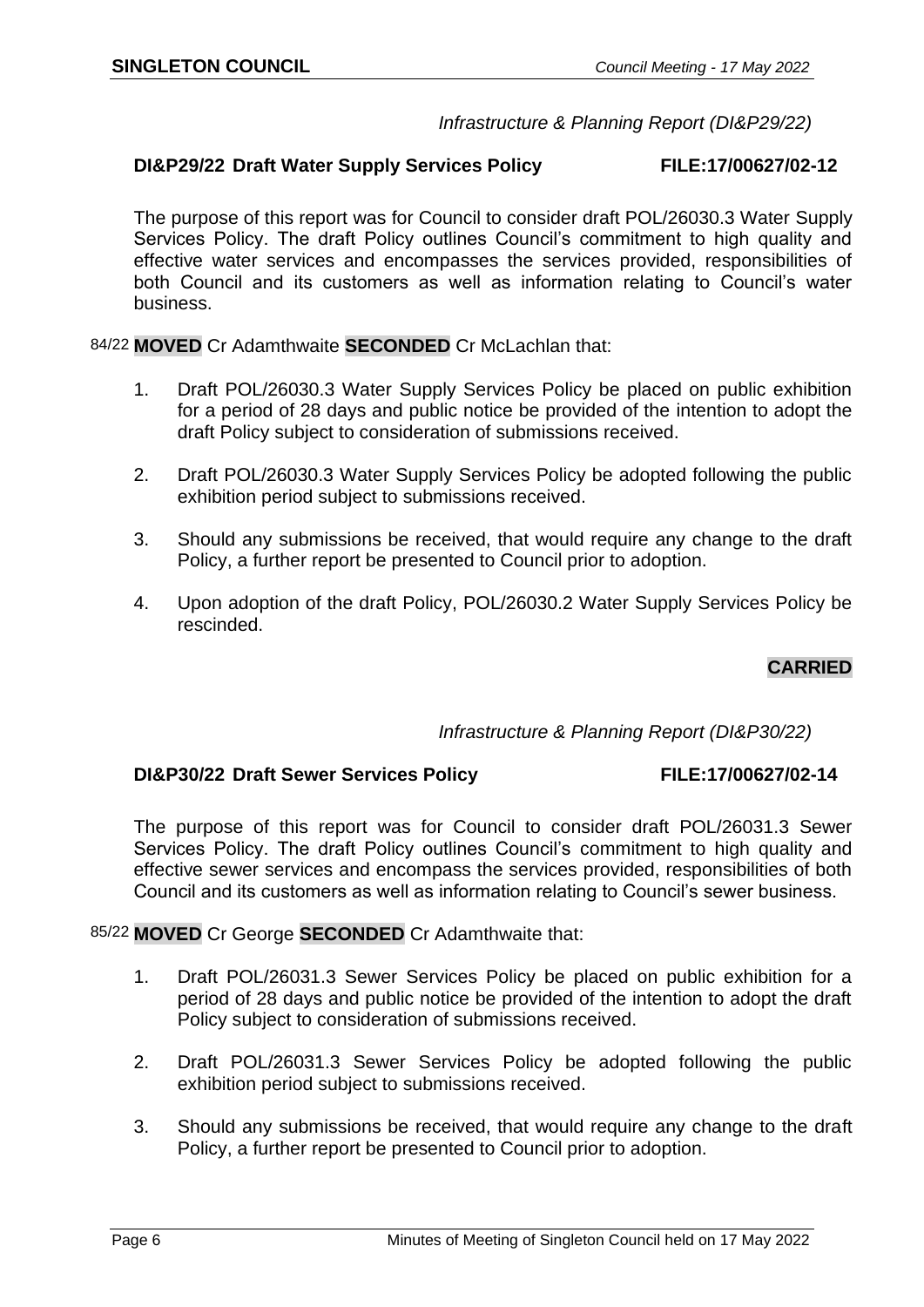4. Upon adoption of the draft policy, POL/2603.2 Sewer Service Policy and POL/26033.1 Non-Standard Sewer Service Policy be rescinded.

# **CARRIED**

*Infrastructure & Planning Report (DI&P31/22)*

# **DI&P31/22 Draft Discharge of Liquid Trade Waste to Sewerage System Policy FILE:17/00627/02-16**

The purpose of this report was for Council to consider the draft POL/26005.6 Discharge of Liquid Trade Waste to Sewerage Policy. The policy outlines Council's commitment to high quality and effective sewerage services and encompasses the services provided, responsibilities of both Council and its Customers and protection of public health and the environment relating to Council's sewer business.

This update of the Policy considers the significant changes introduced in the revised *Liquid Trade Waste Regulation Guidelines,* 2021.

86/22 **MOVED** Cr Scott **SECONDED** Cr George that:

- 1. Draft POL/26005.6 Discharge of Liquid Trade Waste to Sewerage Policy be placed on public exhibition for a period of 28 days and public notice be provided of the intention to adopt the draft Policy subject to consideration of submissions received.
- 2. Draft POL/26005.6 Discharge of Liquid Trade Waste to Sewerage Policy be adopted following the public exhibition period subject to submissions received.
- 3. Should any submissions be received, that would require any change to the draft Policy, a further report be presented to Council prior to adoption.
- 4. Upon adoption of the draft policy, POL/26005.5 Discharge of Liquid Trade Waste to Sewerage Policy be rescinded.

# **CARRIED**

*Infrastructure & Planning Report (DI&P32/22)*

## **DI&P32/22 Draft Building in the Vicinity of Sewer and Trunk Water Mains Policy FILE:17/00627/02-10**

The purpose of this report was for Council to consider the draft POL/26013.4 Building in the Vicinity of Sewer and Trunk Water Mains Policy. The policy outlines Council's requirements of developments building near sewer mains and trunk water mains with a view to protecting these assets to benefit all water and sewer customers.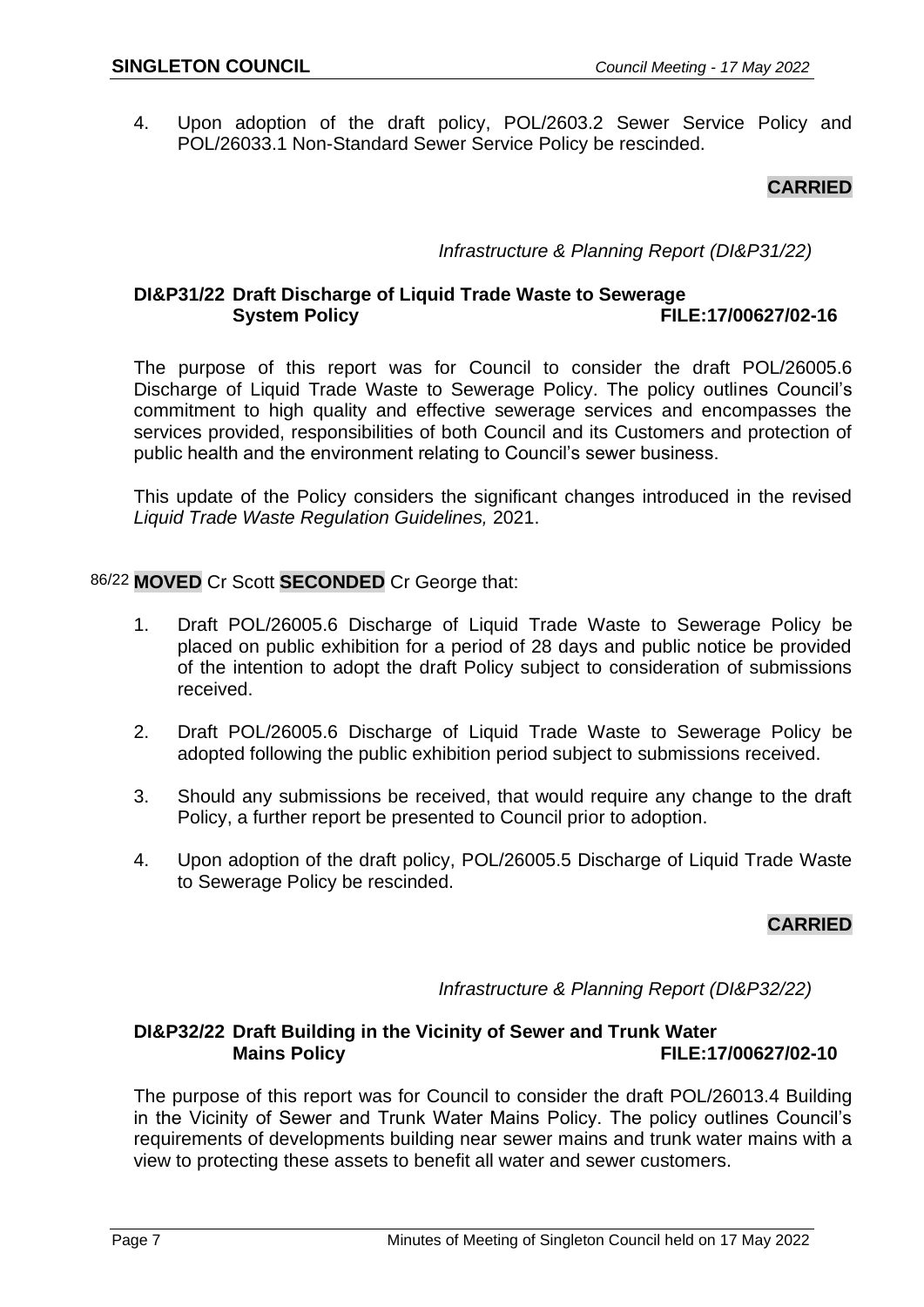## 87/22 **MOVED** Cr George **SECONDED** Cr Jarrett that Council:

- 1. Place draft POL/26013.4 Building in the Vicinity of Sewer and Trunk Water Mains Policy on public exhibition for a period of 28 days and public notice be provided of the intention to adopt the draft Policy subject to consideration of submissions received.
- 2. Consider a further report addressing any submissions received, should such submissions require any change to the draft Policy.
- 3. Adopt draft POL/26013.4 Building in the Vicinity of Sewer and Trunk Water Mains Policy following the public exhibition period subject to submissions received.
- 4. Upon adoption of draft POL/26013.4, rescind POL/26013.3 Building in the Vicinity of Sewer and Trunk Water Mains Policy.

## **CARRIED**

## *Infrastructure & Planning Report (DI&P33/22)*

## **DI&P33/22 Draft Drought and Emergency Response Management Plan FILE:18/00316-02/07**

The purpose of this report was for Council to consider the draft Drought and Emergency Response Management Plan (DERMP) following a review of the existing Drought Management Plan. The draft DERMP provides Council with a clear water restriction regime and comprehensive drought management strategy. The NSW Best Practice Management of Water and Sewerage Guidelines (2007) requires Local Water Utilities to have a sound Drought Management Plan in place and be ready to implement their plan when drought conditions arise.

88/22 **MOVED** Cr Scott **SECONDED** Cr Adamthwaite that Council:

- 1. Place the draft Drought and Emergency Response Management Plan (DERMP) on public exhibition for a period of 42 days.
- 2. Consider a further report for the adoption of the draft DERMP with consideration of the submissions received during the public exhibition period.

## **CARRIED**

*Infrastructure & Planning Report (DI&P34/22)*

#### **DI&P34/22 Draft Enforcement and Compliance Policy FILE:POL/10065**

The purpose of this report was for Council to consider the revised draft Enforcement and Compliance Policy. This policy provides a framework regarding complaints or customer requests that are determined to be a result of non-compliance or a potential breach. Such issues will be managed in accordance with the Policy.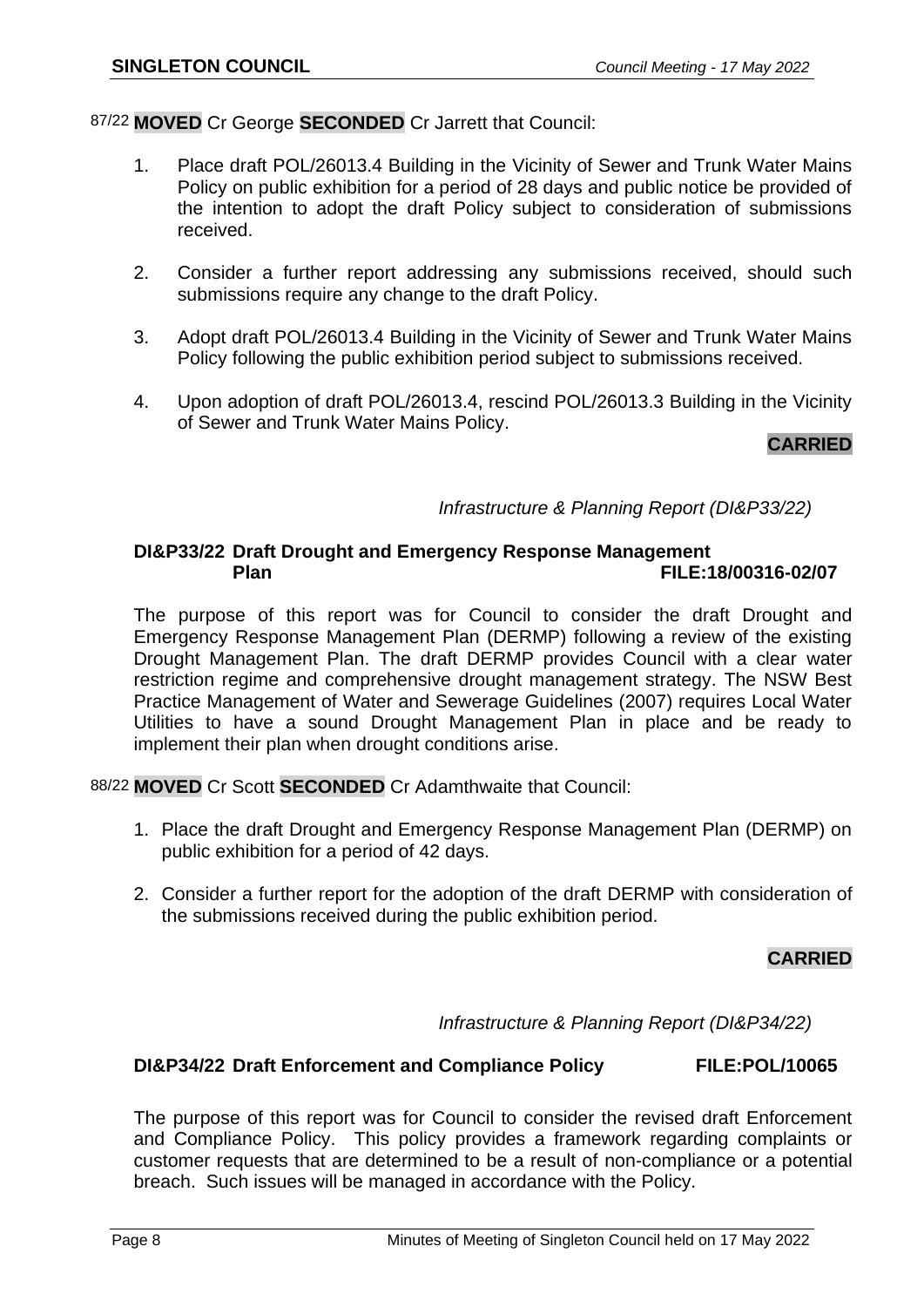89/22 **MOVED** Cr George **SECONDED** Cr McLachlan that Council:

- 1. Adopt revised draft POL/10065.4 Enforcement and Compliance Policy.
- 2. Rescind POL/10065.3 Enforcement and Compliance Policy.

# **CARRIED**

## *Infrastructure & Planning Report (DI&P35/22)*

## **DI&P35/22 Draft On-Site Sewage Management Policy FILE:POL/10015**

The purpose of this report was for Council to consider the revised draft On-Site Sewage Management (OSSM) Policy. This policy provides a framework to manage and regulate on-site sewage management and to assist in prioritising the regulation and monitoring of on-site sewage management systems.

90/22 **MOVED** Cr Thompson **SECONDED** Cr George that:

- 1. Council place draft POL/10015.3 On-Site Sewage Management Policy on public exhibition for a period of 28 days and provide public notice of its intention to adopt the draft Policy subject to consideration of submissions received.
- 2. Draft POL/10015.3 On-Site Sewage Management Policy be adopted following the public exhibition period subject to submissions received and provided that there are no objections.
- 3. Should objections be received a further report be presented to Council for the adoption of POL/10015.3 On-Site Sewage Management Policy considering the matters raised in submissions.
- 4. Council rescind POL/10015.2 Onsite Sewage Management Strategy Policy once draft POL/10015.3 is adopted.

# **CARRIED**

*Corporate and Commercial Services Report (DCC26/22)*

#### **DCCS26/22 Investment Report - April 2022 FILE:21/00487**

In accordance with clause 212 of the *Local Government (General) Regulation, 2021* the following funds are invested under section 625 of the *Local Government Act, 1993* as at 30 April 2022.

## **NOTED**